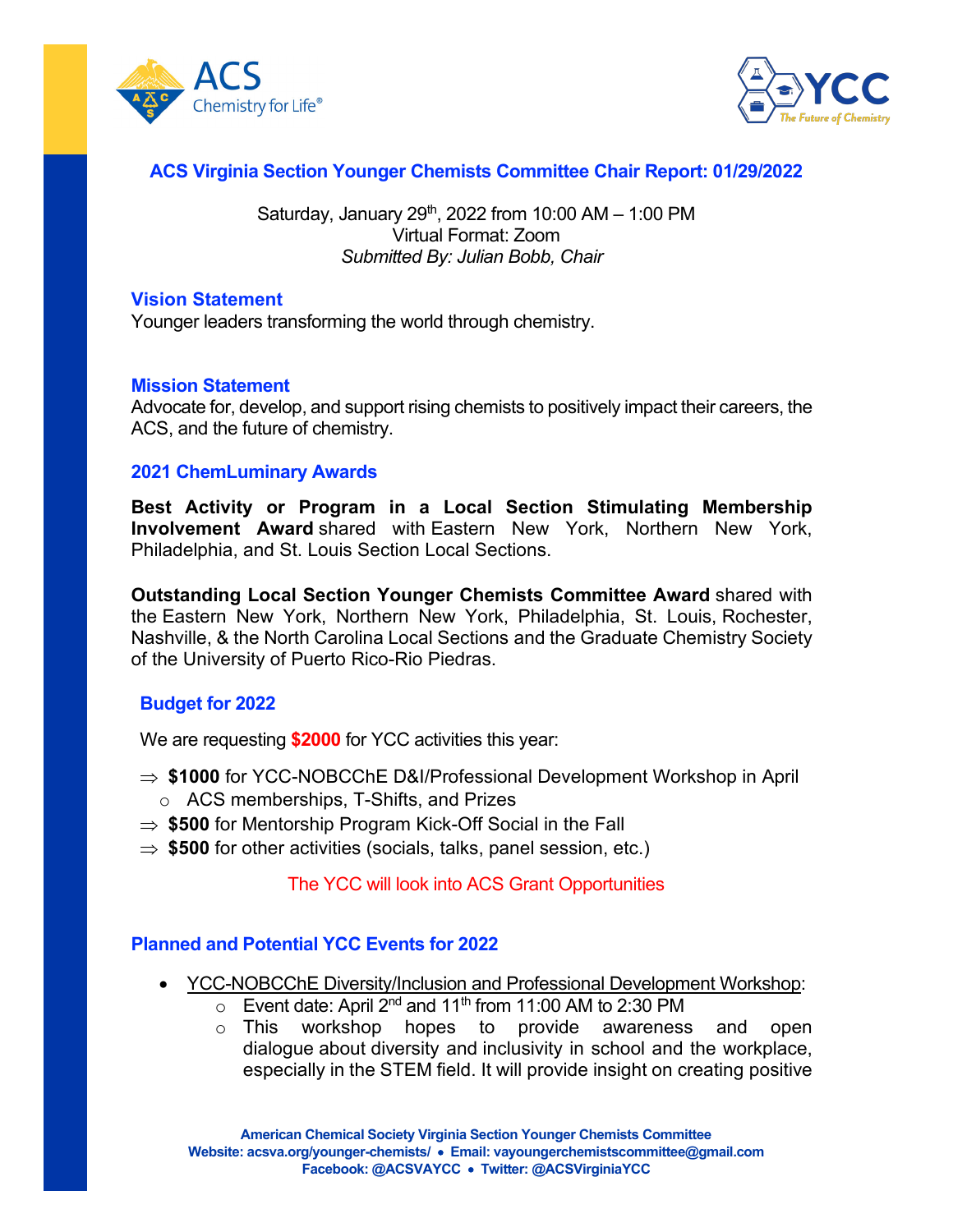environments, and tips and skills for professional development such as crafting a CV/resume employers will love, strategies to leverage during job hunting, and etc.

- o Keynote speakers, panel sessions, and networking sessions
- STEM Day at Churchill Academy:
	- o Chemistry demonstrations, panel sessions with high school students this March
- Student Affiliate Chapter Collaborations:
	- o Planning to host various programs at local universities and colleges student affiliate chapters
	- o Thinking of working with Virginia State University and the College of William & Mary first
- ACS Virginia Mentorship Program:
	- o Seeking industry/government scientists to volunteer to mentor young chemists.
	- o The deadline to sign up to volunteer is April 2022.
	- o In March/April 2022, the YCC will recruit young chemists/mentees
	- o The ACS Virginia Mentorship Luncheons will be hosted in September of 2022 in the Metro Richmond Area